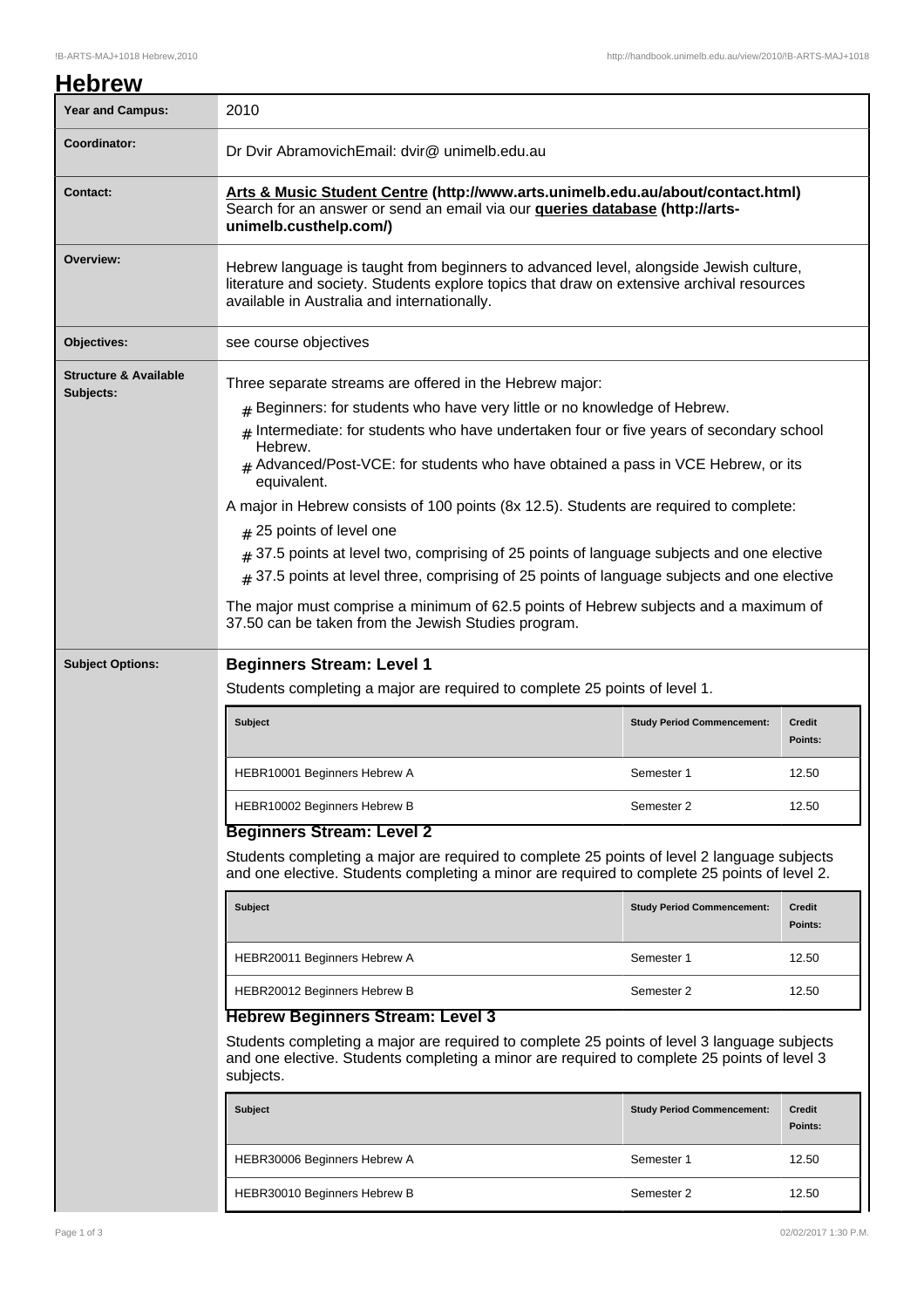### **Hebrew Intermediate Stream: Level 1**

Students completing a major must complete 25 points of level 1 language subjects. Students completing a minor must complete 25 points of level 1.

| <b>Subject</b>                  | <b>Study Period Commencement:</b> | <b>Credit</b><br>Points: |
|---------------------------------|-----------------------------------|--------------------------|
| 183-113 Hebrew 2A               | Not offered 2010                  | 12.50                    |
| 183-114 Hebrew 2B               | Not offered 2010                  | 12.50                    |
| HEBR10005 Intermediate Hebrew C | Semester 1                        | 12.50                    |
| HEBR10006 Intermediate Hebrew D | Semester 2                        | 12.50                    |

## **Hebrew Intermediate Stream: Level 2**

Students completing a major are required to complete 25 points of level 2 language subjects and one elective. Students completing a minor are required to complete 25 points of level 2.

| <b>Subject</b>                  | <b>Study Period Commencement:</b> | <b>Credit</b><br>Points: |
|---------------------------------|-----------------------------------|--------------------------|
| 670-237 Hebrew 2A               | Not offered 2010                  | 12.50                    |
| 670-238 Hebrew 2B               | Not offered 2010                  | 12.50                    |
| HEBR20005 Intermediate Hebrew C | Semester 1                        | 12.50                    |
| HEBR20006 Intermediate Hebrew D | Semester 2                        | 12.50                    |
| 131-105 Advanced Hebrew E       | Not offered 2010                  | 12.50                    |

# **Hebrew Intermediate Stream: Level 3**

Students completing a major are required to complete 25 points of level 3 language subjects and one elective. Students completing a minor are required to complete 25 points of level 3.

| <b>Subject</b>                  | <b>Study Period Commencement:</b> | <b>Credit</b><br>Points: |
|---------------------------------|-----------------------------------|--------------------------|
| 183-320 Hebrew 3A               | Not offered 2010                  | 12.50                    |
| 183-321 Hebrew 3B               | Not offered 2010                  | 12.50                    |
| HEBR30001 Intermediate Hebrew C | Semester 1                        | 12.50                    |
| HEBR30002 Intermediate Hebrew D | Semester 2                        | 12.50                    |
| 131-305 Advanced Hebrew E       | Not offered 2010                  | 12.50                    |
| HEBR30012 Advanced Hebrew F     | Semester 1                        | 12.50                    |

## **Hebrew Advanced Stream: Level 1**

Students completing a major are required to complete 25 points of level 1 language subjects. Students completing a minor are required to complete 25 points of level 1.

| <b>Subject</b>              | <b>Study Period Commencement:</b> | <b>Credit</b><br>Points: |
|-----------------------------|-----------------------------------|--------------------------|
| 183-008 Hebrew 3A           | Not offered 2010                  | 12.50                    |
| 183-009 Hebrew 3B           | Not offered 2010                  | 12.50                    |
| HEBR10011 Advanced Hebrew C | Semester 1                        | 12.50                    |
| HEBR10012 Advanced Hebrew D | Semester 2                        | 12.50                    |
| 131-213 Advanced Hebrew F   | Not offered 2010                  | 12.50                    |

#### **Hebrew Advanced Stream: Level 2**